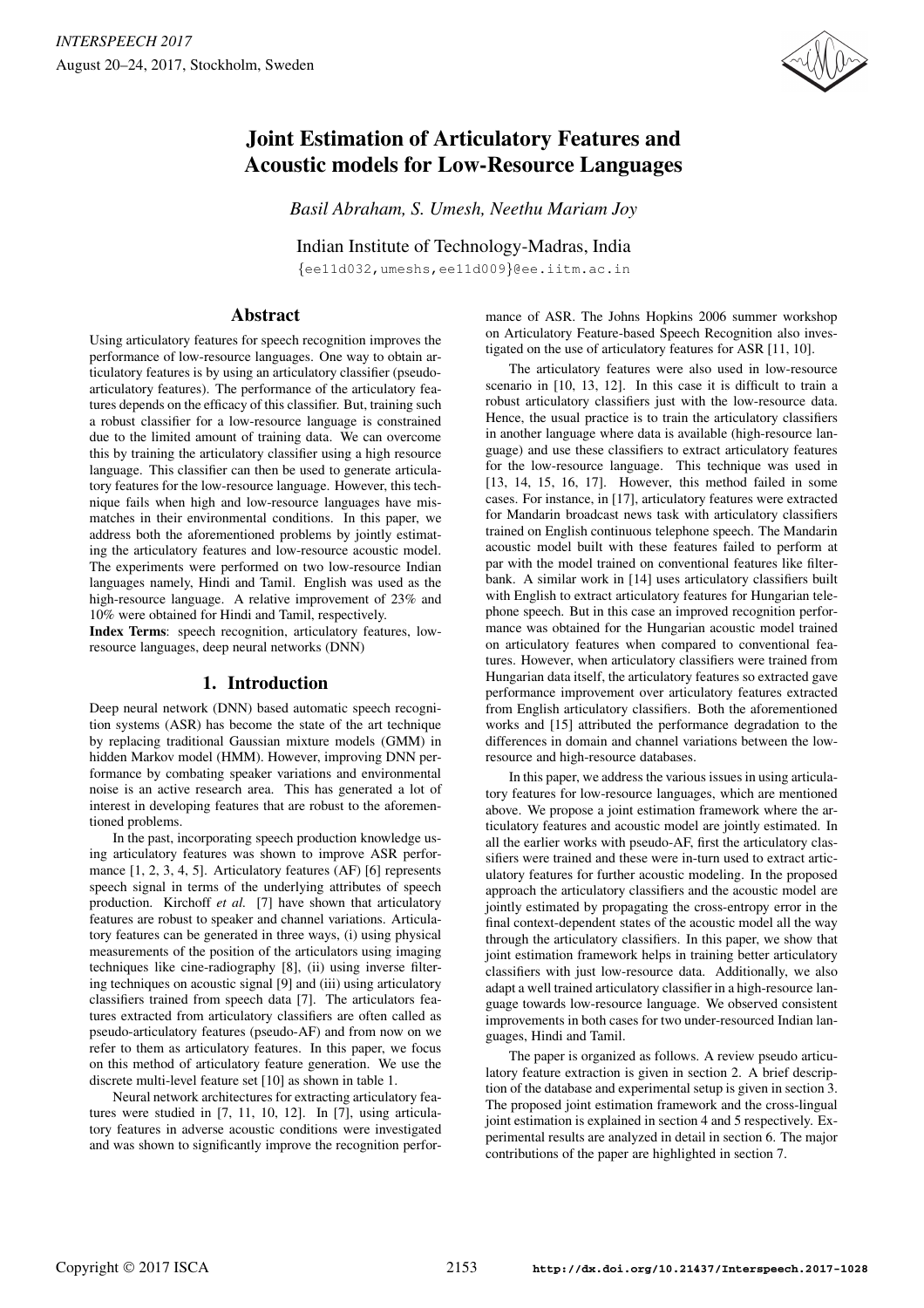Table 1: *Articulatory feature set*

| Group                | Card-<br>inality | Feature values                                                                                                                               |  |
|----------------------|------------------|----------------------------------------------------------------------------------------------------------------------------------------------|--|
| Place                | 10               | alveolar (ALV), dental (DEN), labial<br>(LAB), labio-dental (L-D), lateral<br>(LAT), none, post-alveolar (P-A),<br>rhotic (RHO), velar (VEL) |  |
| Degree $&$<br>Manner | 6                | approximant (APP), closure (CLO),<br>FLAP, fricative (FRIC), vowel (VOW)                                                                     |  |
| Nasality             | 3                | $-$ , $+$                                                                                                                                    |  |
| Rounding             | 3                | $-$ , $+$                                                                                                                                    |  |
| Glottal<br>State     | 4                | aspirated (ASP), voiceless (VL),<br>voiced (VOI)                                                                                             |  |
| Vowel<br>shape       | 23               | aa, ae, ah, ao, aw l, aw $2$ , ax, ay l, ay $2$ ,<br>eh, er, ey, ey $1$ , ey $2$ , ih, iy, ow $1$ , ow $2$ ,<br>oy1, oy2, uh, uw, nil        |  |
| Height               | 8                | HIGH, LOW, MID, mid-high<br>(MID-H), mid-low (MID-L), very-high<br>(VI), nil                                                                 |  |
| <b>Frontness</b>     | 7                | back (BK), front (FRT), MID,<br>mid-back (MID-B), mid-front<br>(MID-F), nil                                                                  |  |



Figure 1: DNN-sep*: Articulatory classifiers trained separately and are used to extract articulatory features for acoustic modeling.*

# 2. Review of Articulatory Feature Extraction

In [7, 10, 11], the articulatory features were extracted using the articulatory classifiers as shown in figure 1. To extract articulatory features the articulatory classifiers need to be trained for each of the AF group given in table 1. In the earlier works [7, 10, 11], the articulatory classifiers were trained separately and the features obtained from these classifiers were stacked to generate the final articulatory features. Figure 2 shows the training procedure for building an articulatory classifier for the AF group "Place of Articulation". To train the articulatory classifier for the AF group "Place of Articulation" a neural network classifier is trained with output targets as AF labels in that AF group. Training such a neural network requires the acoustic features to be aligned at frame-level in terms of the corresponding AF labels. Manually transcribing at frame-level in terms of these labels is difficult. Hence the usual practice is to obtain these alignments at frame-level in terms of phones in that language using an acoustic model and map the phones to AF labels



Figure 2: *Block schematic of training an articulatory classifier for place of articulation.*

using a phone-to-AL mapping. Once the articulatory classifiers are trained the features are forward passed through each classifier to obtain the articulatory features. The efficacy of these features depends on the amount of data available to train these classifiers.

# 3. Database & Experimental Setup

To validate the claim of the proposed techniques the experiments were performed in two under-resourced Indian languages namely, Hindi and Tamil from the MANDI databases. The MANDI database is a multilingual database consisting of 12 Indian languages collected for "Speech-based access to agricultural commodity prices", a Government of India project to build ASR systems in Indian languages to provide price information of agricultural commodities to farmers. The speech was collected form the end users in their work place which vary from quiet to very noisy environments. We used approximately 10 hours of training data and 3-4 hours of test data for both Hindi and Tamil. To perform the cross-lingual experiments 110 hours of Switchboard corpus [18] was used as the English database. To validate the cross-lingual experiments in matched conditions, the SVitchboard task [19] a small vocabulary task defined using the subsets of Switchboard-1 corpus with words ranging from 10 to 500 was used. We refer to this corpus as swbd-6hr.

To build baseline acoustic model we used 13-dimensional MFCC features in GMM-HMM and 40-dimensional filter-bank features for DNN training. The baseline HMM-GMM experiments were performed in Kaldi toolkit [20] to generate the frame-level alignments for DNN training. All the experiments with DNN were performed in CNTK toolkit [21].

# 4. Proposed Technique of Joint Estimation

In all the previous works using pseudo articulatory features, the articulatory feature extraction and acoustic modeling were performed independently. In this paper a joint estimation framework of estimating the articulatory features and acoustic model is proposed. In the proposed technique the training of the DNN acoustic model propagates the error back even into the articulatory classifiers generating the articulatory features. Hence, the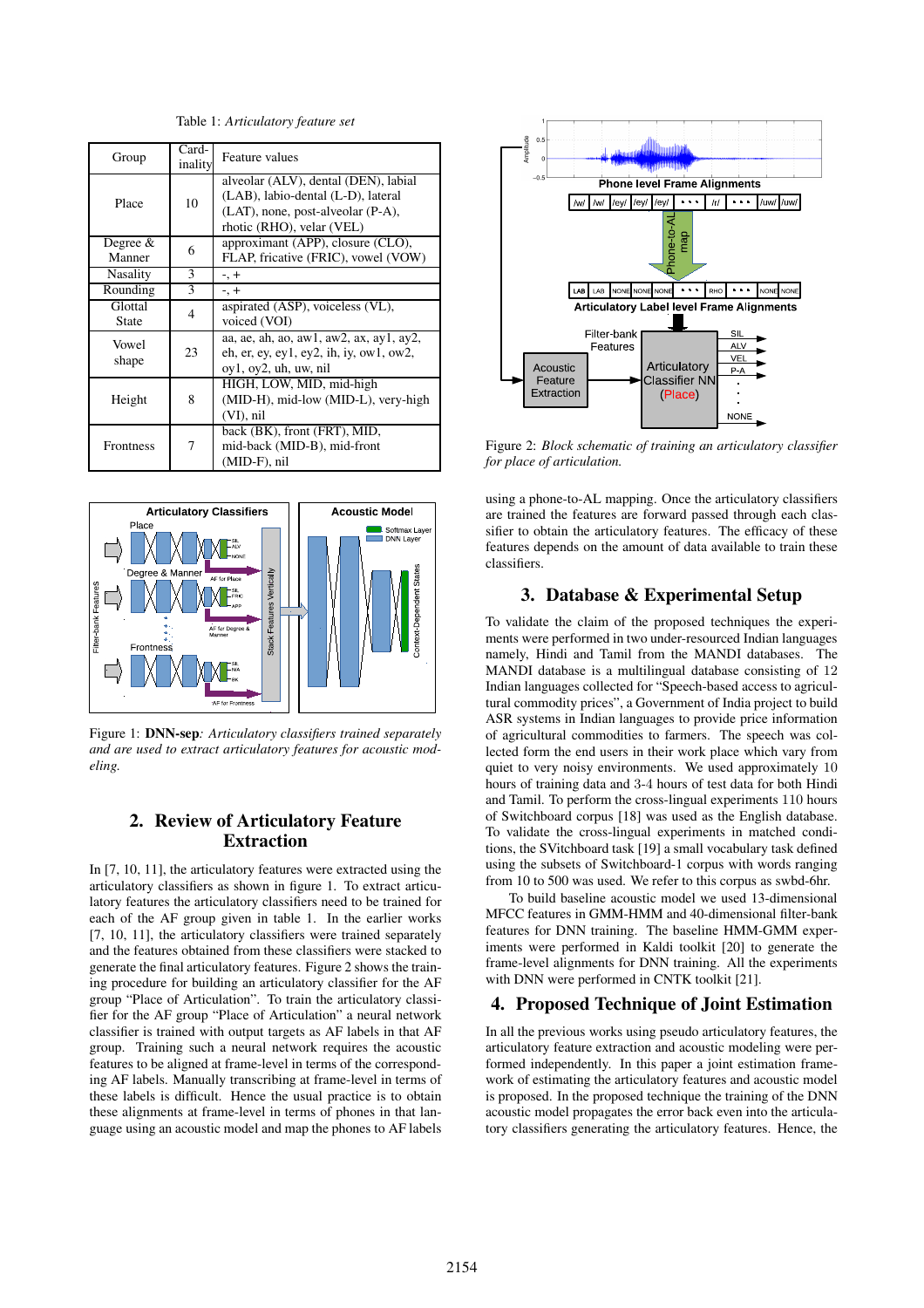

Figure 3: DNN-joint-est*: Proposed technique of joint estimation of articulatory classifiers and acoustic model.*

articulatory classifiers also learns to generate the features which makes the phonetic acoustic model perform better.

The block schematic of the proposed joint estimation is given in figure 3. In this, the first stage is the articulatory classifiers which generate the articulatory features for the second stage of acoustic modeling. The entire network is jointly estimated with softmax layers in both stages. The network has a total of 9 softmax layers, one for articulatory classifiers of each AF group and the last softmax layer for the final contextdependent targets of the acoustic model. A softmax layer is required for each articulatory classifier to make sure that each classifier gets trained to generate the corresponding articulatory features during joint estimation. The target for the acoustic model is obtained from context-dependent states of the HMM system and these targets are mapped into the corresponding AF labels in each AF group using the phone-to-AL mapping as shown in 2. The final loss function  $L(\theta)$  is a sum of all the individual loss functions as shown below.

$$
L(\theta) = \alpha_1 L_{Place}(\theta) + \alpha_2 L_{DM}(\theta) + \alpha_3 L_{Nasality}(\theta) + \alpha_4 L_{Rounding}(\theta) + \alpha_5 L_{Global}(\theta) + \alpha_6 L_{Vowel}(\theta) + \alpha_7 L_{Height}(\theta) + \alpha_8 L_{Frontness}(\theta) + \alpha L_{Tied-states}(\theta)
$$

The entire network parameters are learned using back propagation algorithm. The parameters in the acoustic modeling stage learn from the gradient with respect to the cross-entropy error in the final context-dependent state. Whereas, the weight parameters in the articulatory classifiers learn from both the cross-entropy error at the context-dependent states and the error from the articulatory labels belonging to the corresponding AF group. Thus at a point each articulatory classifier weights are updated by considering both these losses and are not affected by the errors occurring at the classifiers belonging to other AF groups.

#### 4.1. Experiments with Joint Estimation

In this case two sets of experiments were performed in both languages. In the first experiment the articulatory classifiers were separately trained on the low-resource language and were used to generate articulatory features for low-resource language as shown in figure 1. We refer this experiment as *DNN-sep* since, DNN's were trained separately. In the second experiment all the eight articulatory classifiers were jointly estimated along with



Figure 4: Cross-DNN-sep*: Articulatory feature extraction of a low-resource language with articulatory classifiers trained with high-resource/pooled data.*



Figure 5: Cross-DNN-joint-est*: Joint estimation framework for articulatory classifiers trained with high-resource/pooled data and acoustic model for low-resource language.*

the phonetic acoustic model with context-dependent targets as described in section 4. The block schematic of the proposed joint estimation technique is given in figure 3 and is referred to as *DNN-joint-est*. In the experiment with joint estimation the articulatory classifier weights were initialized from the articulatory classifier weights of the *DNN-sep* model and a random initialization was used for the acoustic modeling stage. Then the entire network was jointly estimated as described in section 4. We have tuned all the  $\alpha$  parameters in the loss function and found that using equal weights gave the best recognition performance. We used all the  $\alpha$  to be 1. The recognition performance for the DNN-sep and DNN-joint-est experiments are given in table 2.

# 5. Proposed Technique of Cross-lingual Joint Estimation

A popular approach in extracting articulatory features in lowresource language is to use the well-built articulatory classifiers from a high-resource language as shown in figure 4. However, [13, 14, 15, 16, 17] a degradation in performance was seen in these works due to the mismatch in the environment conditions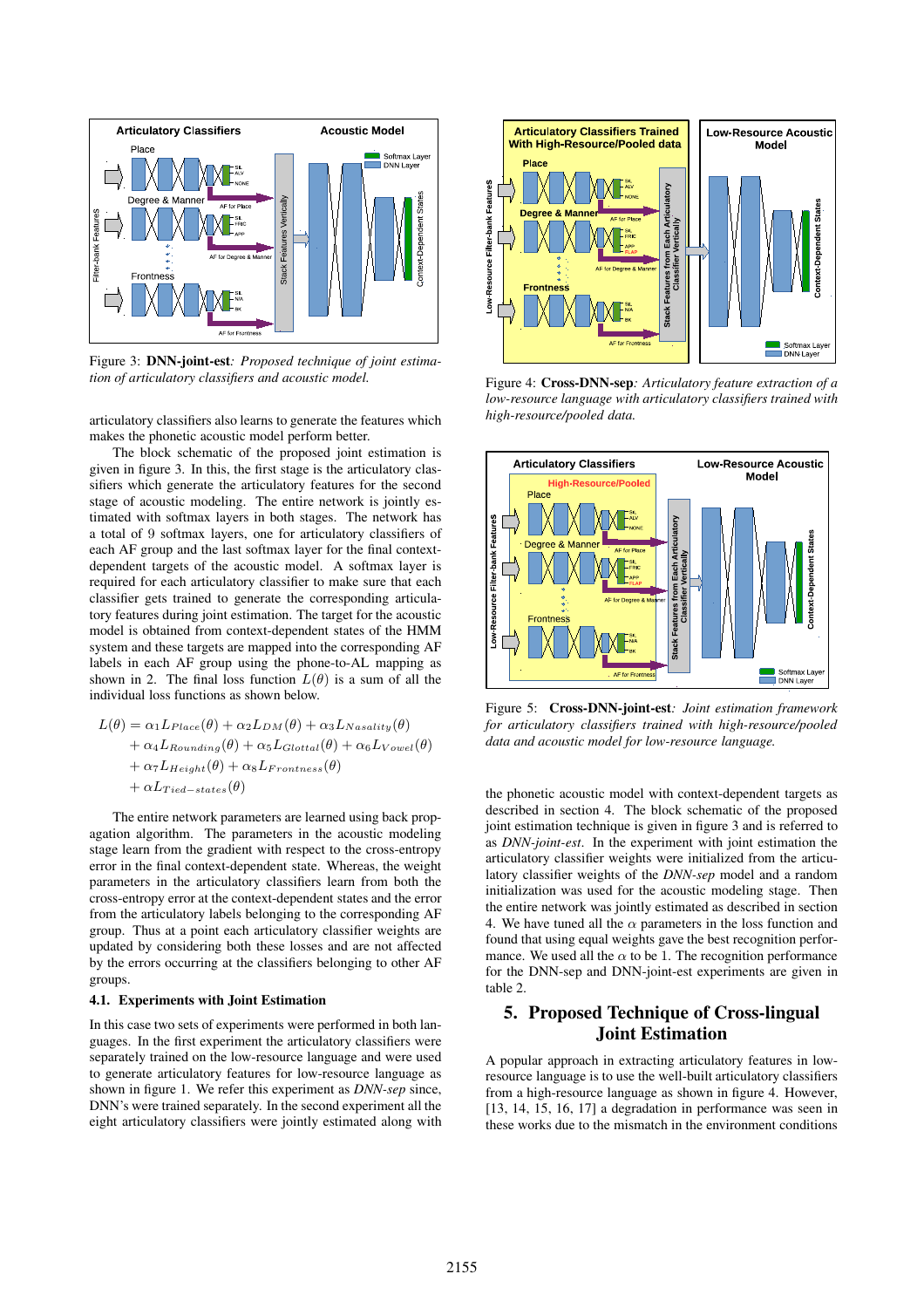Table 2: *Experiments on Articulatory Classifiers Trained only with Low-Resource Language*

|               | Hindi | Tamil | swbd-6hr |
|---------------|-------|-------|----------|
| DNN-sep       | 18.65 | 18.14 |          |
| DNN-joint-est | 16.32 | 17.24 | 46.14    |

during data collection. In this paper, we also show that the joint estimation of articulatory classifiers and acoustic model can solve this problem.

The block schematic of the cross-lingual joint estimation is shown in figure 5. In this case also we follow a similar training procedure as described in section 4. However, the main difference is in the estimation of the articulatory classifiers. Here, the articulatory classifiers are trained from high-resource language along with low-resource language. Then this model is used to initialize the articulatory classifiers and then jointly reestimate with acoustic model using low-resource language data. In the experimental section we will show that pooling gives only a marginal improvement and the major gains are coming from the joint estimation process.

#### 5.1. Experiments with Cross-lingual Joint Estimation

In this section we discuss the case when a high-resource language is available. In this scenario we can train the articulatory classifiers using the high-resource language and use them to generate the articulatory features for the low-resource language. The cross-lingual experiments were performed with *switchboard corpus being high-resource language* and Hindi, Tamil and swbd-6hr as low-resource language. To alleviate the problem of mismatch in data used to train the articulatory classifier and the low-resource language, we use the proposed crosslingual joint estimation as described in section 5. In this experiment we use a joint estimation setup as shown in figure 5. Here in the first stage of articulatory classifier, the model parameters were initialized from the separately trained articulatory classifiers from each AF group and the acoustic model stage were randomly initialized. Now the entire model was jointly estimated as described in section 5. Here the  $\alpha$  weight parameters were kept to unity for both articulatory classifiers and acoustic modeling. In this context we have performed experiments with swbd-6hr (SVitchboard corpus) from the same conditions as of high-resource to confirm our claim that joint estimation helps in mismatched conditions.

The second experiment under cross-lingual scenario was with pooling the data from low-resource language along with high-resource language to build the articulatory classifiers. In this case also we performed experiments with articulatory classifiers being estimated separately and using joint cross-lingual joint estimation. The recognition performances for crosslingual experiments are given in table 3.

### 6. Results & Discussion

The recognition performance of the proposed techniques are given in tables 2 and 3. In all the experiments it consistently shows that jointly estimation of articulatory features and acoustic models give improved performance compared to the traditional method of estimating separately.

• Joint estimation framework with only low-resource data: In all the three low-resource languages, we obtained consistent improvements with joint estimation of

Table 3: *Experiments on Articulatory Classifiers Trained with High-Resource Language*

| Joint-<br>estimation | Pooling | Hindi | Tamil | swbd-6hr |
|----------------------|---------|-------|-------|----------|
|                      |         | 22.53 | 22.82 | 40.81    |
|                      |         | 16.57 | 18.57 | 40.09    |
|                      |         | 22.10 | 22.52 |          |
|                      |         | 14.21 | 16.39 |          |

articulatory classifiers and the acoustic model as shown in table 2. This shows that propagating the error from the final context-dependent states of the acoustic modeling stage into the articulatory classifier stage helps in generating better articulatory features.

- Cross-lingual joint estimation framework: In this case we can analyze the results under two categories
	- Matched conditions: It is the cross-lingual experiments on swbd-6hr with swbd-110hr as highresource. In this scenario we found that even without joint estimation the acoustic model gave improved performance than DNN-sep experiment with swbd-6hr data alone. The joint estimation framework gave improvements in this case also.
	- Mismatched condition: The cross-lingual experiments of Tamil and Hindi with swbd-110hr as high-resource language is considered as the mismatched condition. In this case, the articulatory features extracted from swbd-110hr articulatory classifiers fails to improve the performance of the low-resource acoustic model. However, the crosslingual joint estimation improves the performance by 4-5% absolute as shown in table 3.
- Experiments with pooling data: In the cross-lingual scenario experiments were also performed after pooling data from both high-resource and low-resource language. In the case where articulatory classifiers were separately trained, we did not notice much improved due to mismatched conditions as reported in [12]. However, the joint estimation of this pooled classifiers with lowresource acoustic model improved the performance by 6-7% absolute as shown in table 3.

### 7. Conclusion

In this work, we proposed a framework to jointly estimate the articulatory classifiers and acoustic model. The proposed method helped in building a robust articulatory classifiers with limited amount of training data. At the same time the performance of the articulatory features were improved with the proposed cross-lingual joint estimation technique under mismatched cross-lingual articulatory classifiers. With the proposed approaches a relative improvement of 23% and 10% is observed in Hindi and Tamil respectively.

### 8. Acknowledgements

This work was supported in part by the consortium project titled "Speech-based access to commodity price in six Indian languages", funded by the TDIL program of DeITY of Govt. of India. The authors would like to thank consortium members involved in collecting Hindi and Tamil corpus.